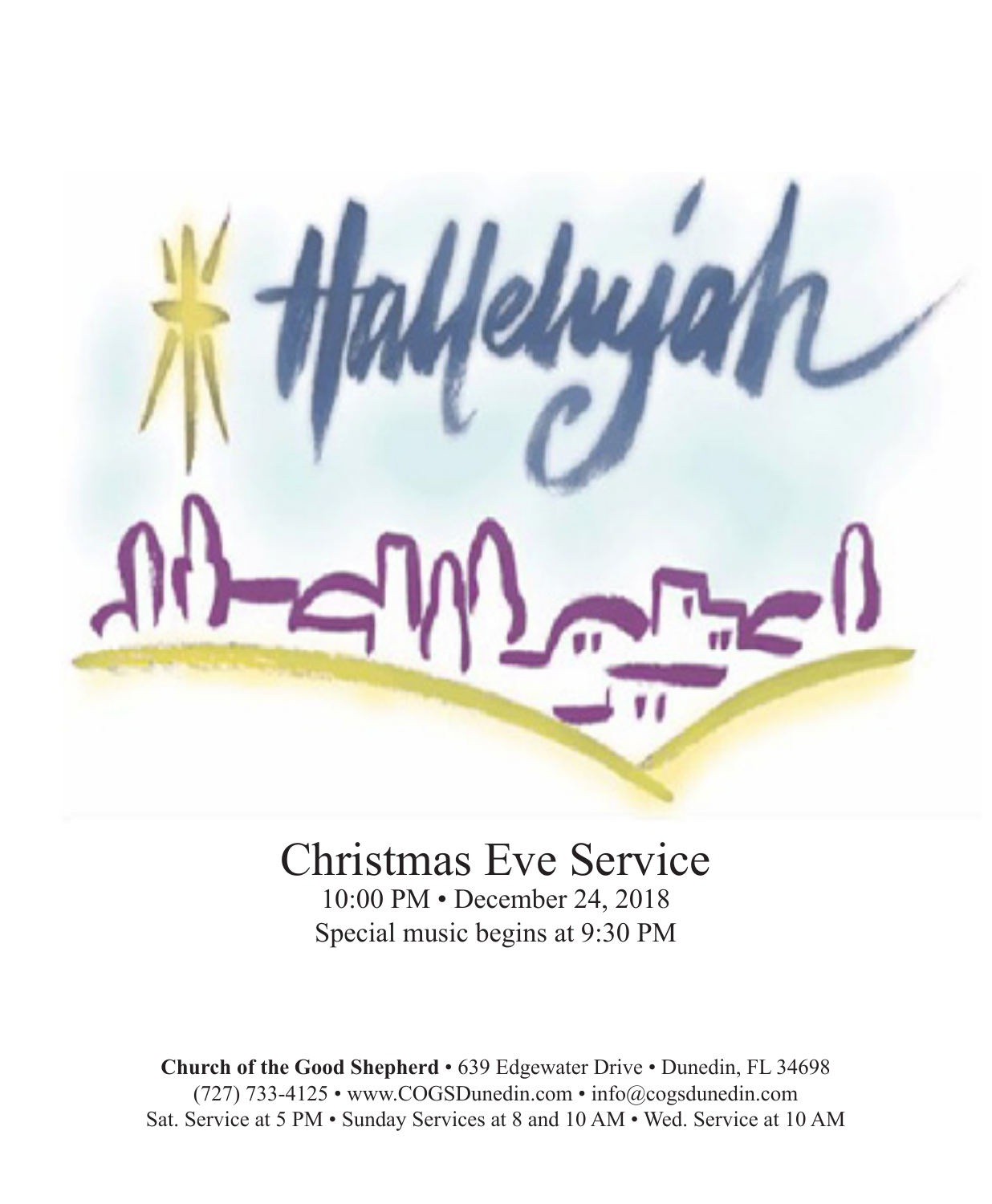### **PRESERVICE MUSIC** begins at 9:30 p.m.

Bells of Hope: *O Come, O Come, Emmanuel*, B. Childers Flute: *Coventry Carol - Noel Nouvelet - In dulci jubilo*, P. Crisafulli Adrienne Clover, flutist Bells of Hope: *The Moon of Wintertime,* K. Dennis Flute: *What Is This Lovely Fragrance?*, B. Adams Bells of Hope: *What Star Is This with Beams So Bright,* J. Krug Flute: *Greensleves - Low How a Rose - Sussex Carol*, P. Crisafulli Choir: *On Christmas Night*, K. Kosche

### **Gathering For Worship**

*[Please stand when the chimes sound.]*

| Processional Hymn                                               | O Come, All Ye Faithful                        | 83. vs. 1.2.3 |
|-----------------------------------------------------------------|------------------------------------------------|---------------|
| <b>Example 20 Come, all ye faithful, joyful and triumphant,</b> |                                                |               |
| O come ye, O come ye to Bethlehem;                              |                                                |               |
|                                                                 | come, and behold him, born the King of angels; |               |

Refrain: *O come, let us adore him, O come, let us adore him, O come, let us adore him, Christ, the Lord.*

 *God from God, Light from Light eternal, lo! he abhors not the Virgin's womb;* **only begotten Son of the Father;** Refrain

 *Sing, choirs of angels, sing in exultation, sing, all ye citizens of heaven above; glory to God, glory in the highest;* Refrain

WELCOME AND ANNOUNCEMENTS

Lighting the Advent Wreath *O Come, O Come, Emmanuel* 56, vs. 1,7

a *O come, O come, Emmanuel, and ransom captive Israel, that mourns in lonely exile here until the Son of God appear. Rejoice! Rejoice! Emmanuel shall come to thee, O Israel!*

- P Hallelujah! For unto us a Child is born, unto us a Son is given, and the government shall be upon his shoulders.
- C **His name shall be called Wonderful Counselor, the Mighty God, the Everlasting Father, the Prince of Peace. Glory to God in the highest, and on earth, peace and good will to the people of all the nations. Hallelujah! Hallelujah!**
- P We light all the Christmas candles in our wreath this joyful evening!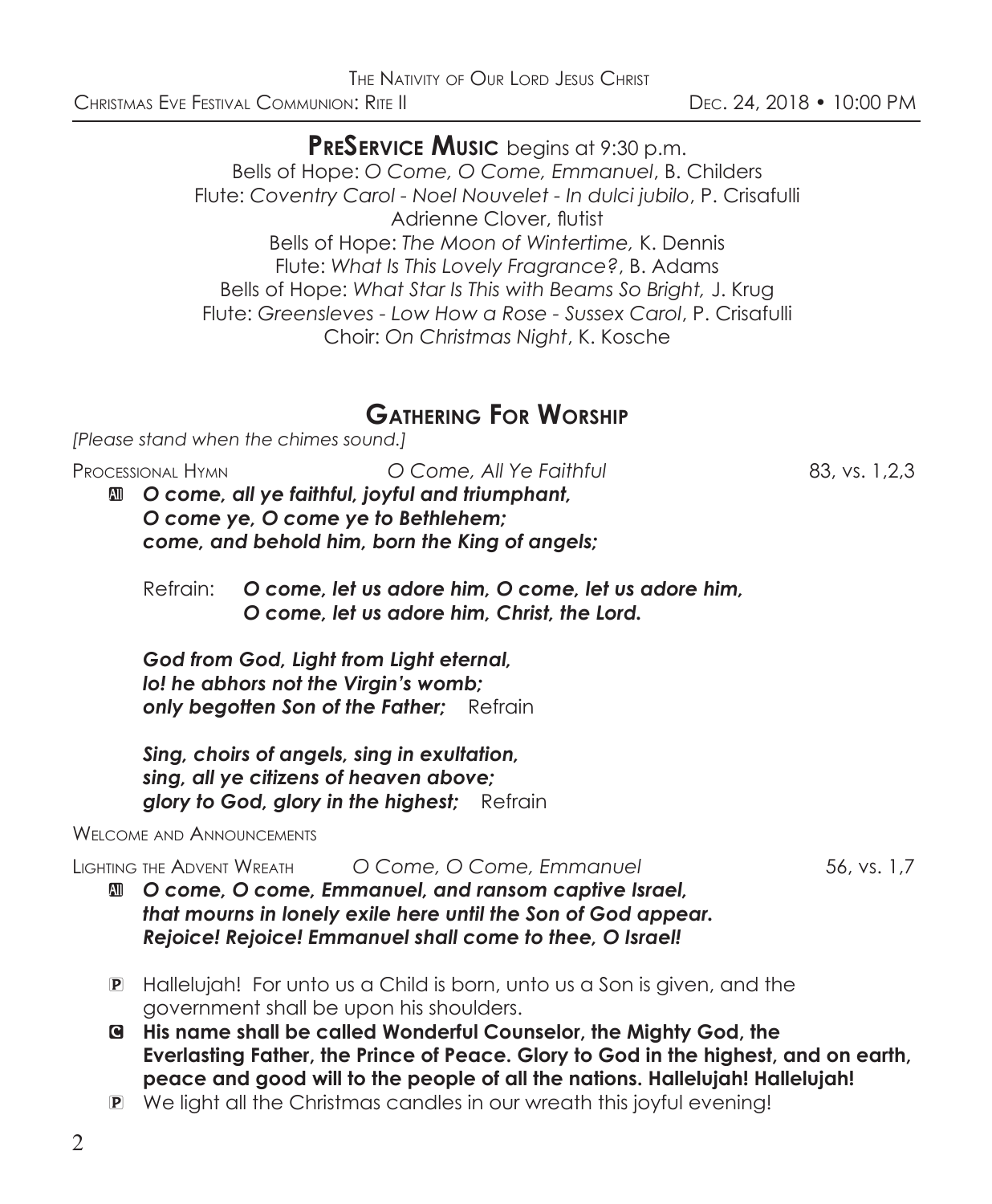#### a *O come, Desire of nations, bind in one the hearts of all mankind; bid thou our sad divisions cease, and be thyself our King of Peace. Rejoice! Rejoice! Emmanuel shall come to thee, O Israel!*

Opening Acclamation

P Blessed be God: Father, Son, and Holy Spirit.

C **And blessed be his kingdom, now and forever. Amen.**

Hymn of Praise *Angels We Have Heard on High* 96, vs. 1–3

a *Angels we have heard on high, singing sweetly through the night, and the mountains in reply echoing their brave delight.*

Refrain: *Glo---ri-a in excelsis Deo. Glo--ri-a in excelsis Deo.*

 *Shepherds, why this jubilee? Why these songs of happy cheer?*  What great brightness did you see? What glad tidings did you hear? Refrain

 *Come to Bethlehem and see him whose birth the angels sing; come adore on bended knee Christ, the Lord, the newborn King.* Refrain

THE COLLECT OF THE DAY

- P The Lord be with you.
- C **And also with you.**
- P Let us pray… Almighty God, you made this holy night shine with the brightness of the true Light. Grant that here on earth we may walk in the light of Jesus' presence and in the last day wake to the brightness of his glory; through your Son, Jesus Christ our Lord, who lives and reigns with you and the Holy Spirit, one God, now and forever.
- C **Amen.**

### **WORD OF GOD**

*[Please be seated.]*

The First Lesson: Isaiah 52:7–10

L How beautiful on the mountains are the feet of those who bring good news, who proclaim peace, who bring good tidings, who proclaim salvation, who say to Zion, "Your God reigns!"

 Listen! Your watchmen lift up their voices; together they shout for joy. When the Lord returns to Zion, they will see it with their own eyes. Burst into songs of joy together, you ruins of Jerusalem, for the Lord has comforted his people, he has redeemed Jerusalem. The Lord will lay bare his holy arm in the sight of all the nations, and all the ends of the earth will see the salvation of our God.

L The Word of the Lord.

C **Thanks be to God.**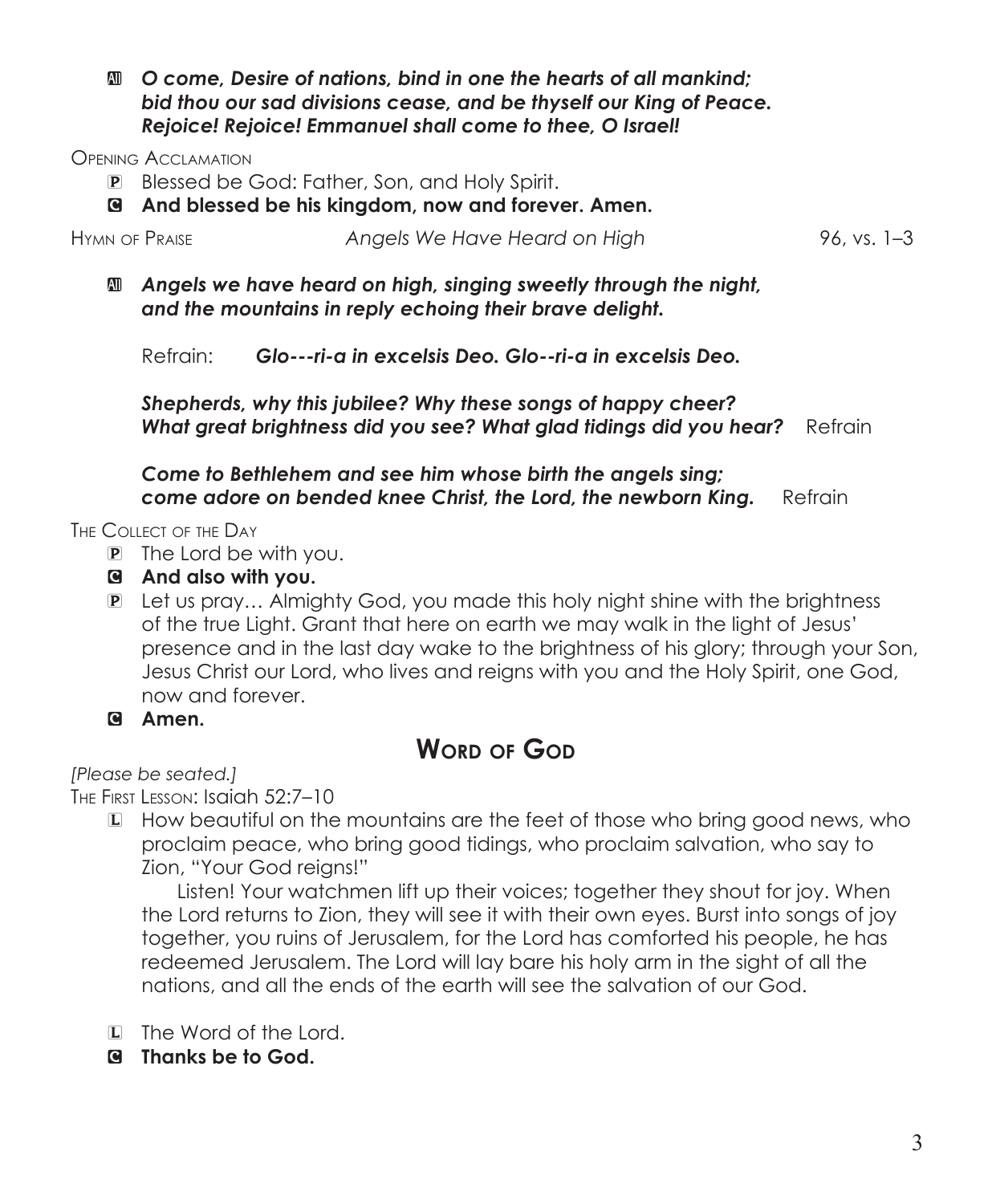C *Sing to the Lord new songs; proclaim what marvels have been done And whose right hand and holy arm such victories have won.*

 *All nations shout with joy to God; lift up your voice and sing. Sing to our Lord God with the harp; let harp and voices ring.*

#### *With trumpets and the sound of horns rejoice before the Lord; From all who dwell on land and sea let praises be outpoured.*

The Second Lesson: Hebrews 1:1–12

L In the past God spoke to our ancestors through the prophets at many times and in various ways, but in these last days he has spoken to us by his Son, whom he appointed heir of all things, and through whom also he made the universe. The Son is the radiance of God's glory and the exact representation of his being, sustaining all things by his powerful word. After he had provided purification for sins, he sat down at the right hand of the Majesty in heaven. So he became as much superior to the angels as the name he has inherited is superior to theirs.

 For to which of the angels did God ever say, "You are my Son; today I have become your Father"?

Or again, "I will be his Father, and he will be my Son"?

And again, when God brings his firstborn into the world, he says, "Let all God's angels worship him."

 In speaking of the angels he says, "He makes his angels spirits, and his servants flames of fire."

 But about the Son he says, "Your throne, O God, will last for ever and ever; a scepter of justice will be the scepter of your kingdom. You have loved righteousness and hated wickedness; therefore God, your God, has set you above your companions by anointing you with the oil of joy."

 He also says, "In the beginning, Lord, you laid the foundations of the earth, and the heavens are the work of your hands. They will perish, but you remain; they will all wear out like a garment. You will roll them up like a robe; like a garment they will be changed. But you remain the same, and your years will never end."

L The Word of the Lord.

C **Thanks be to God.**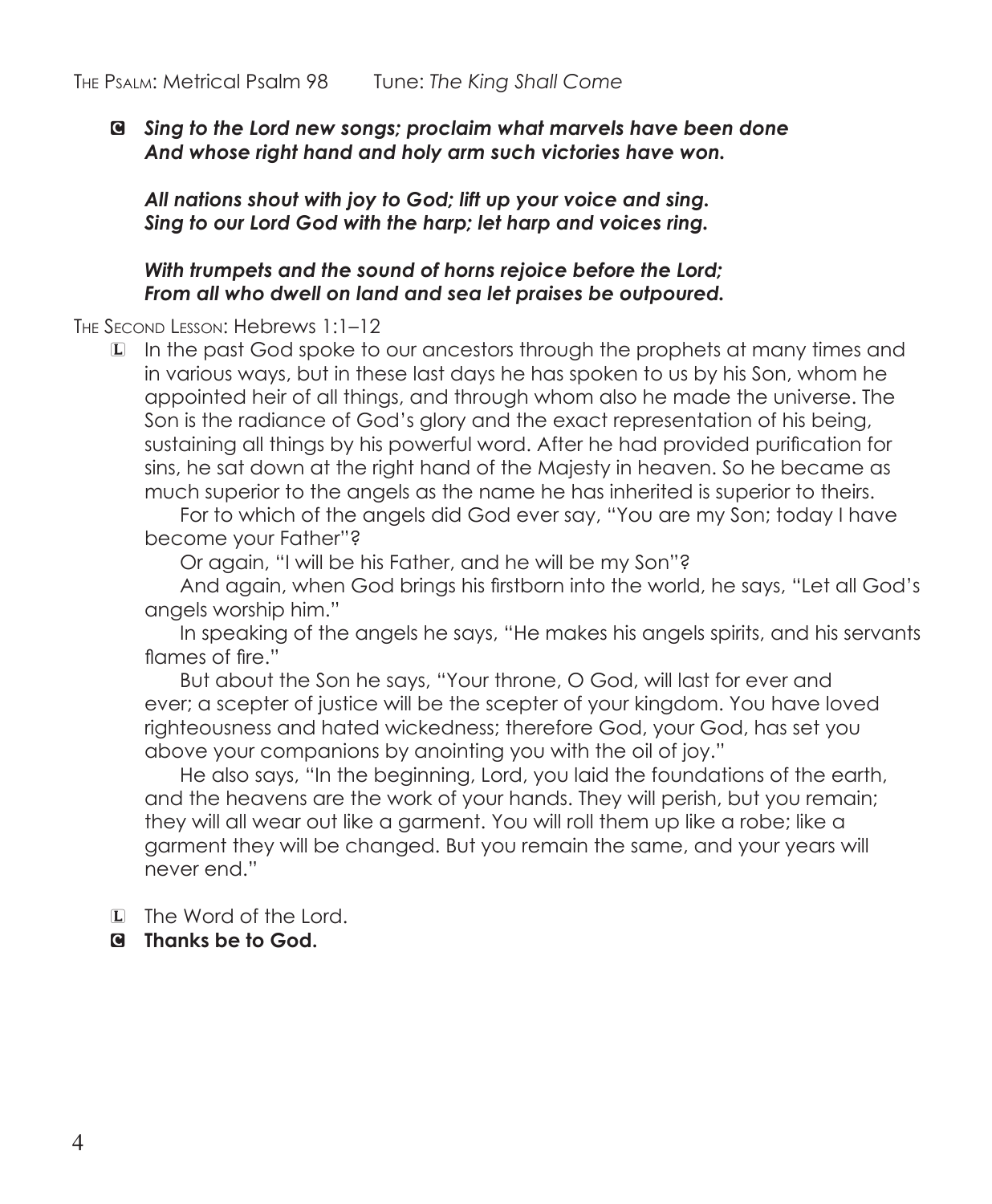a *Hark! the herald angels sing glory to the newborn King! Peace on earth and mercy mild, God and sinners reconciled! Joyful, all ye nations, rise, join the triumph of the skies; with the angelic host proclaim Christ is born in Bethlehem! Hark! the herald angels sing glory to the newborn King!*

*Mild he lays his glory by, born that we no more may die, born to raise us from the earth, born to give us second birth. Risen with healing in his wings, light and life to all he brings, hail, the Sun of Righteousness! hail, the heaven-born Prince of Peace! Hark! the herald angels sing glory to the newborn King!*

The Christmas Gospel: Luke 2:1–20

- D The Holy Gospel of our Lord Jesus Christ according to Luke.
- C **Glory to you, Lord Christ.**
- D In those days Caesar Augustus issued a decree that a census should be taken of the entire Roman world. (This was the first census that took place while Quirinius was governor of Syria.) And everyone went to their own town to register. So Joseph also went up from the town of Nazareth in Galilee to Judea, to Bethlehem the town of David, because he belonged to the house and line of David. He went there to register with Mary, who was pledged to be married to him and was expecting a child. While they were there, the time came for the baby to be born, and she gave birth to her firstborn, a son. She wrapped him in cloths and placed him in a manger, because there was no guest room available for them. And there were shepherds living out in the fields nearby, keeping watch over their flocks at night. An angel of the Lord appeared to them, and the glory of the Lord shone around them, and they were terrified.

 But the angel said to them, "Do not be afraid. I bring you good news that will cause great joy for all the people. Today in the town of David a Savior has been born to you; he is the Messiah, the Lord. This will be a sign to you: You will find a baby wrapped in cloths and lying in a manger." Suddenly a great company of the heavenly host appeared with the angel, praising God and saying, "Glory to God in the highest heaven, and on earth peace to those on whom his favor rests."

 When the angels had left them and gone into heaven, the shepherds said to one another, "Let's go to Bethlehem and see this thing that has happened, which the Lord has told us about." So they hurried off and found Mary and Joseph, and the baby, who was lying in the manger. When they had seen him, they spread the word concerning what had been told them about this child, and all who heard it were amazed at what the shepherds said to them.

 But Mary treasured up all these things and pondered them in her heart. The shepherds returned, glorifying and praising God for all the things they had heard and seen, which were just as they had been told.

- D The Gospel of the Lord.
- C **Praise to you, Lord Christ.**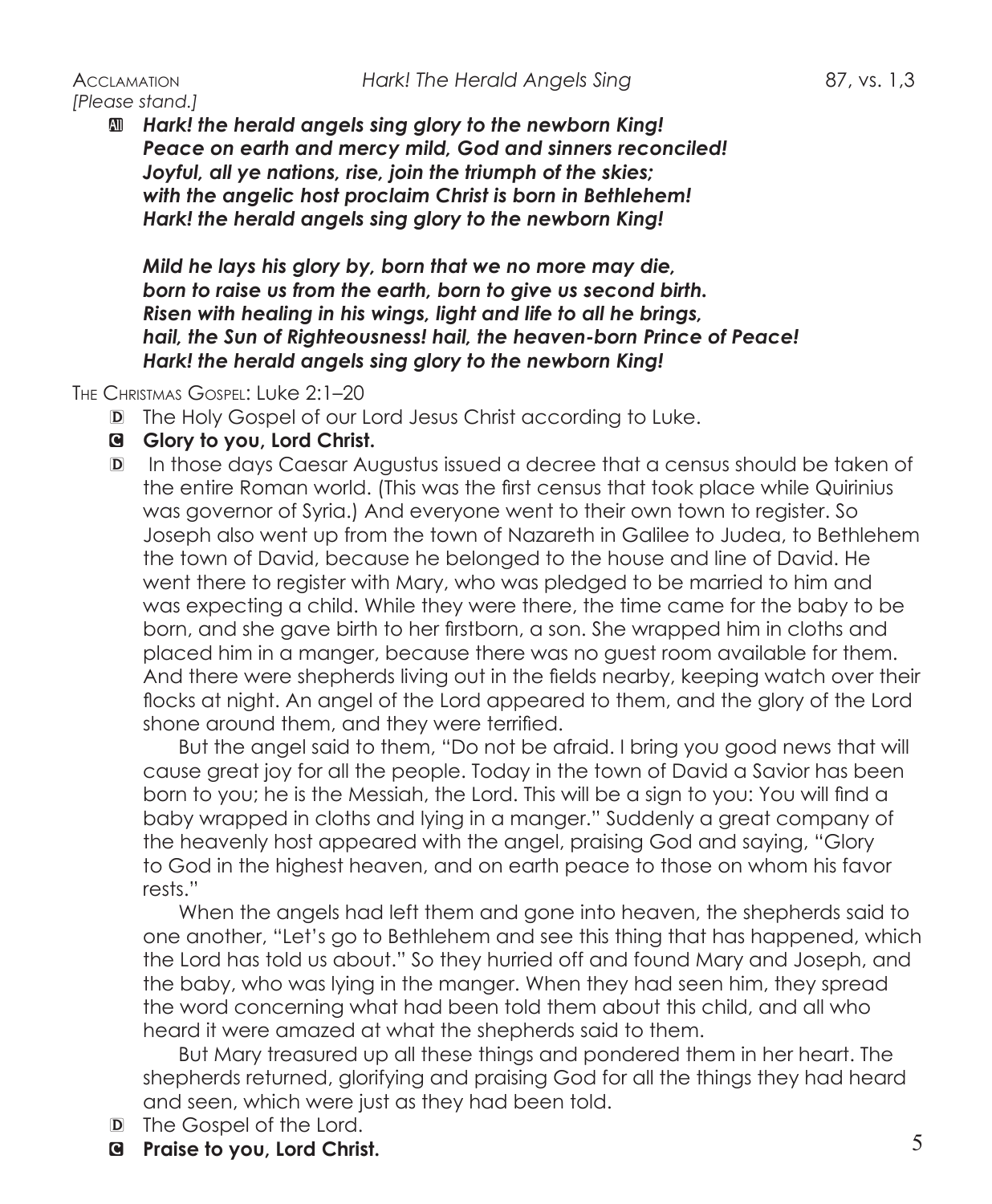*[Please be seated.]*

Sermon Hymn *It Came Upon the Midnight Clear* 89

*[Please stand.]*

*It came upon the midnight clear, that glorious song of old, from angels bending near the earth to touch their harps of gold: "Peace on the earth, good will to men, from heaven's all gracious King." The world in solemn stillness lay to hear the angels sing.*

*Still through the cloven skies they come with peaceful wings unfurled, and still their heavenly music floats o'er all the weary world; above its sad and lowly plains they bend on hovering wing, and ever o'er its Babel sounds the blessed angels sing.*

*Yet with the woes of sin and strife the world has suffered long; beneath the heavenly hymn have rolled two thousand years of wrong; and warring humankind hears not the tidings which they bring; O hush the noise and cease your strife and hear the angels sing!*

*For lo! the days are hastening on, by prophets seen of old, when with the ever circling years shall come the time foretold, when peace shall over all the earth its ancient splendors fling, and all the world give back the song which now the angels sing.* 

THE NICENE CREED

C **We believe in one God, the Father, the Almighty, maker of heaven and earth, of all that is, seen and unseen.**

 **We believe in one Lord, Jesus Christ, the only Son of God, eternally begotten of the Father, God from God, Light from Light, true God from true God, begotten, not made, of one Being with the Father. Through him all things were made. For us and for our salvation he came down from heaven: by the power of the Holy Spirit he became incarnate from the Virgin Mary, and was made man. For our sake he was crucified under Pontius Pilate; he suffered death and was buried. On the third day he rose again in accordance with the Scriptures; he ascended into heaven and is seated at the right hand of the Father. He will come again in glory to judge the living and the dead, and his kingdom will have no end.**

 **We believe in the Holy Spirit, the Lord, the giver of life, who proceeds from the Father and the Son. With the Father and the Son he is worshiped and glorified. He has spoken through the Prophets. We believe in one holy catholic and apostolic Church. We acknowledge one baptism for the forgiveness of sins. We look for the resurrection of the dead, and the life of the world to come. Amen.**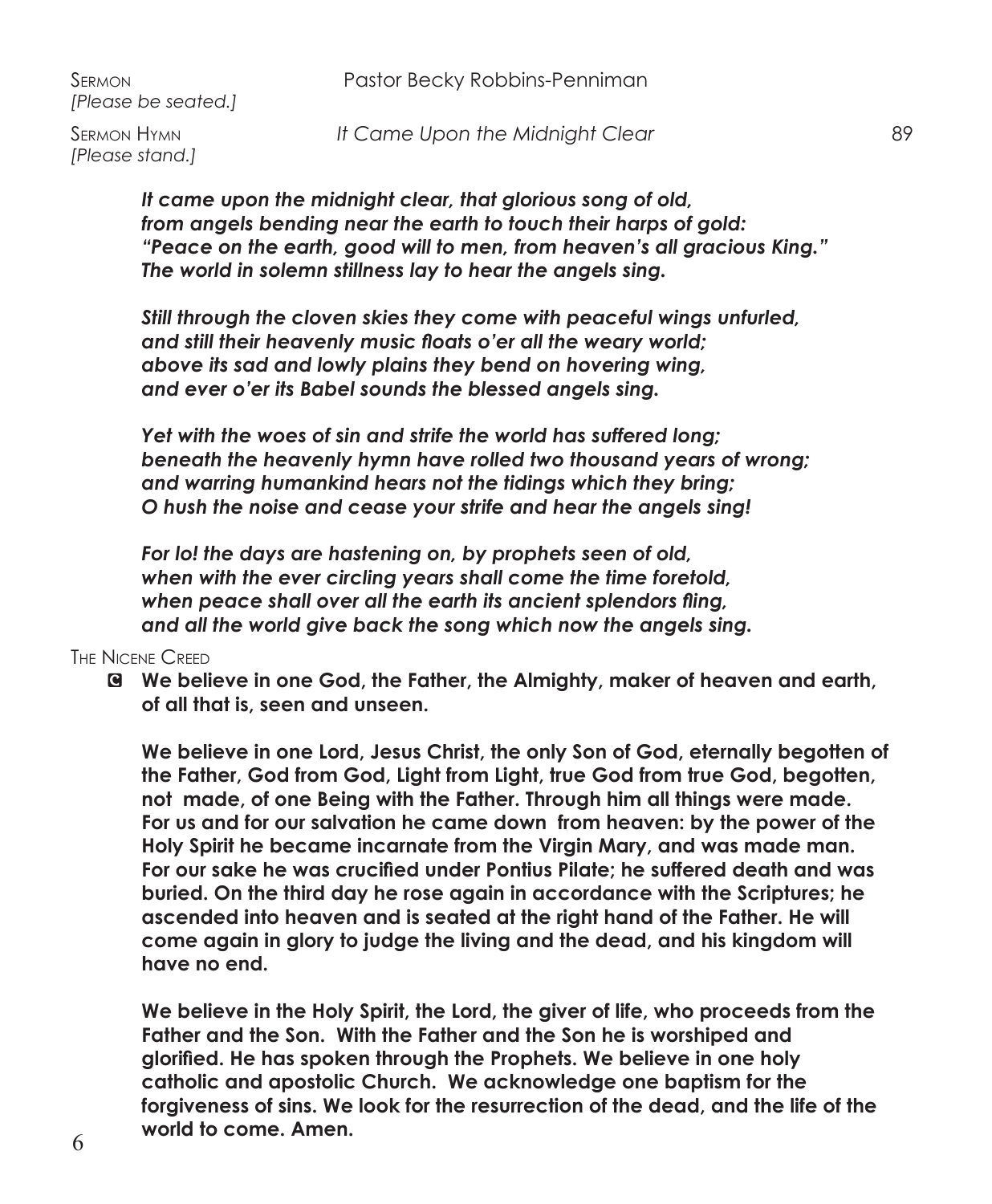Prayers of the People

*[Please sit, stand, or kneel, as you choose.]*

- D Let us pray for all humanity, all creation, and all times and places.
- L God of everlasting light, you have brought together the hopes and fears of all the years in Jesus, the Word made flesh. May his grace and truth resound in us and through us. O come to us, abide with us,

#### C **our Lord Emmanuel.**

L Angels proclaimed the peace of your unconquered Sun of righteousness. Strengthen all who work for peace and justice. O come to us, abide with us,

#### C **our Lord Emmanuel.**

L You came to us in a child cradled in a borrowed bed of straw as there was no room in the inn. Open our hearts to the needs of the homeless and the hungry. O come to us, abide with us,

#### C **our Lord Emmanuel.**

L Shepherds and outcasts heard your good news. Give us grace to spread your gospel of joy and liberation to all people, even those who differ from us. O come to us, abide with us,

#### C **our Lord Emmanuel.**

L We rejoice in this season of family, renewal, and reconciliation. Be with those who travel, enrich our rejoicing, and strengthen the bonds between us. O come to us, abide with us,

#### C **our Lord Emmanuel.**

L Christians throughout the world are celebrating your birth. Unite us in one family, that we may shine with the one light that scatters all our darkness. O come to us, abide with us,

#### C **our Lord Emmanuel.**

L Shed your light on all who dwell in darkness and the shadow of death. We pray especially for [*read names from notebook.*] Give strength and peace to all who suffer in body, mind, or spirit. I invite you to name those for whom you pray, either aloud or in the silence of your heart. [*Leave time for names*.] O come to us, abide with us.

#### C **our Lord Emmanuel.**

L Your grace lets us inherit the hope of eternal life. Fulfill in your love all who have gone before us in the faith, especially [*read names from notebook*]. I invite you to lift up the names of those whose absence you particularly feel at this time. [*Leave time for names.*] May we, like them, live in your eternal light. O come to us, abide with us,

#### C **our Lord Emmanuel.**

- L Hear these prayers we bring to you, and impart to our hearts the blessings of your heaven.
- C **Amen.**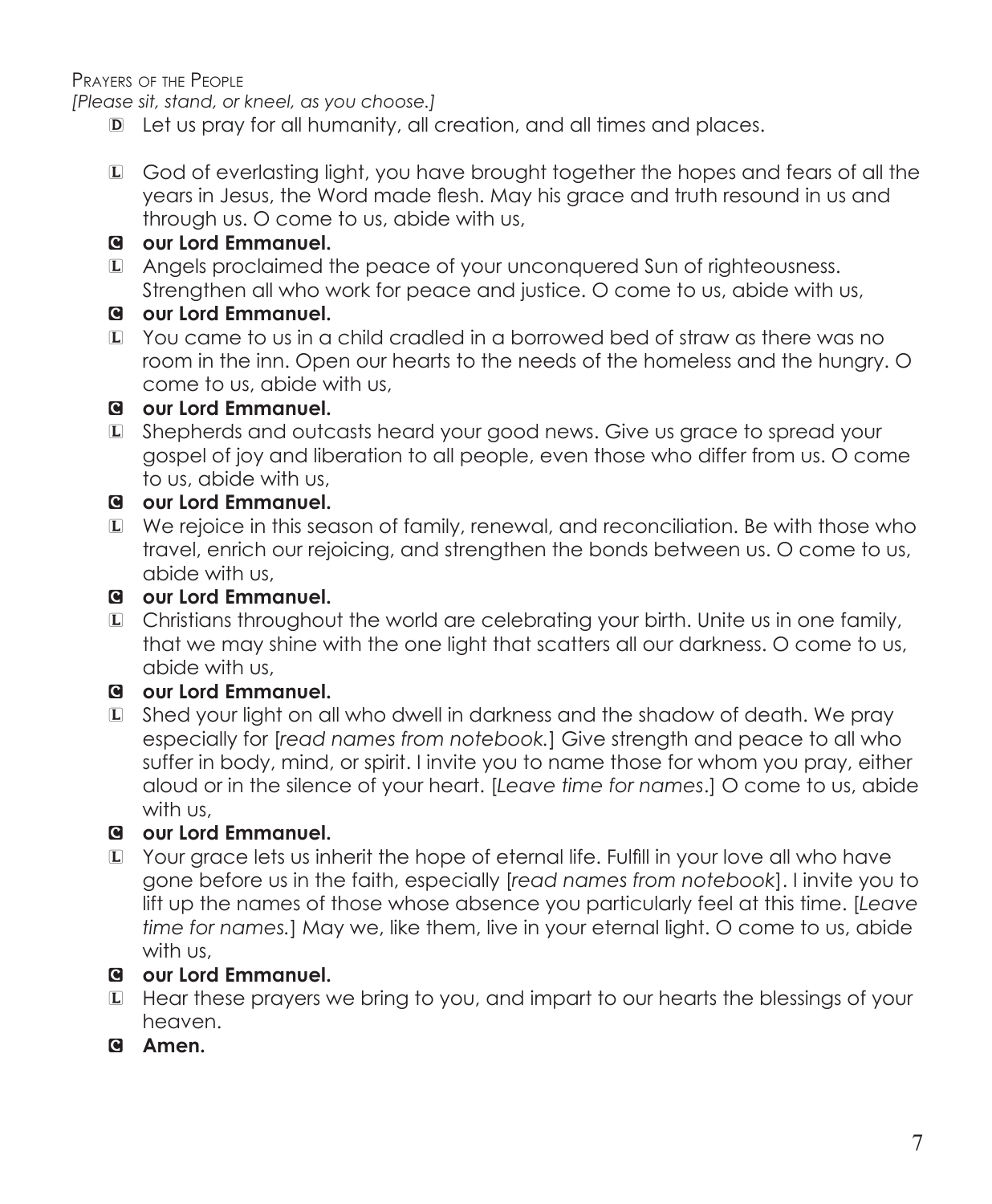THE GREETING OF PEACE *[Please stand.]*

- P Peace be with those whom God favors.
- C **And also with you.**
	- [*Please greet one another in the name of the Lord.*]

## **The Holy Communion**

Offering Sentence

*[Please be seated.]*

D O Lord our God, you are worthy to receive glory and honor and power; because you have created all things, and by your will they were created and have their being.

Offertory Anthem *Sleep, Little Jesus* Polish Carol, R. Preston

*[Please stand.]*

D Gracious God, you have entrusted creation to our care. We present these gifts and seek the grace and courage to serve the world in your name.

Presentation Hymn *The First Noel*

a *The first Noel the angel did say was to certain poor shepherds in fields as they lay; in fields where they lay, keeping their sheep, on a cold winter's night that was so deep.*

Refrain: *Noel, Noel, Noel, Noel! Born is the King of Israel.*

 *Then entered in those wise men three, full rev'rently upon their knee, and offered there in his presence their gold, and myrrh, and frankincense.* Refrain

The Great Thanksgiving: Eucharistic Prayer B

- P The Lord be with you.
- C **And also with you.**
- P Lift up your hearts.
- C **We lift them to the Lord.**
- P Let us give thanks to the Lord our God.
- C **It is right to give him thanks and praise.**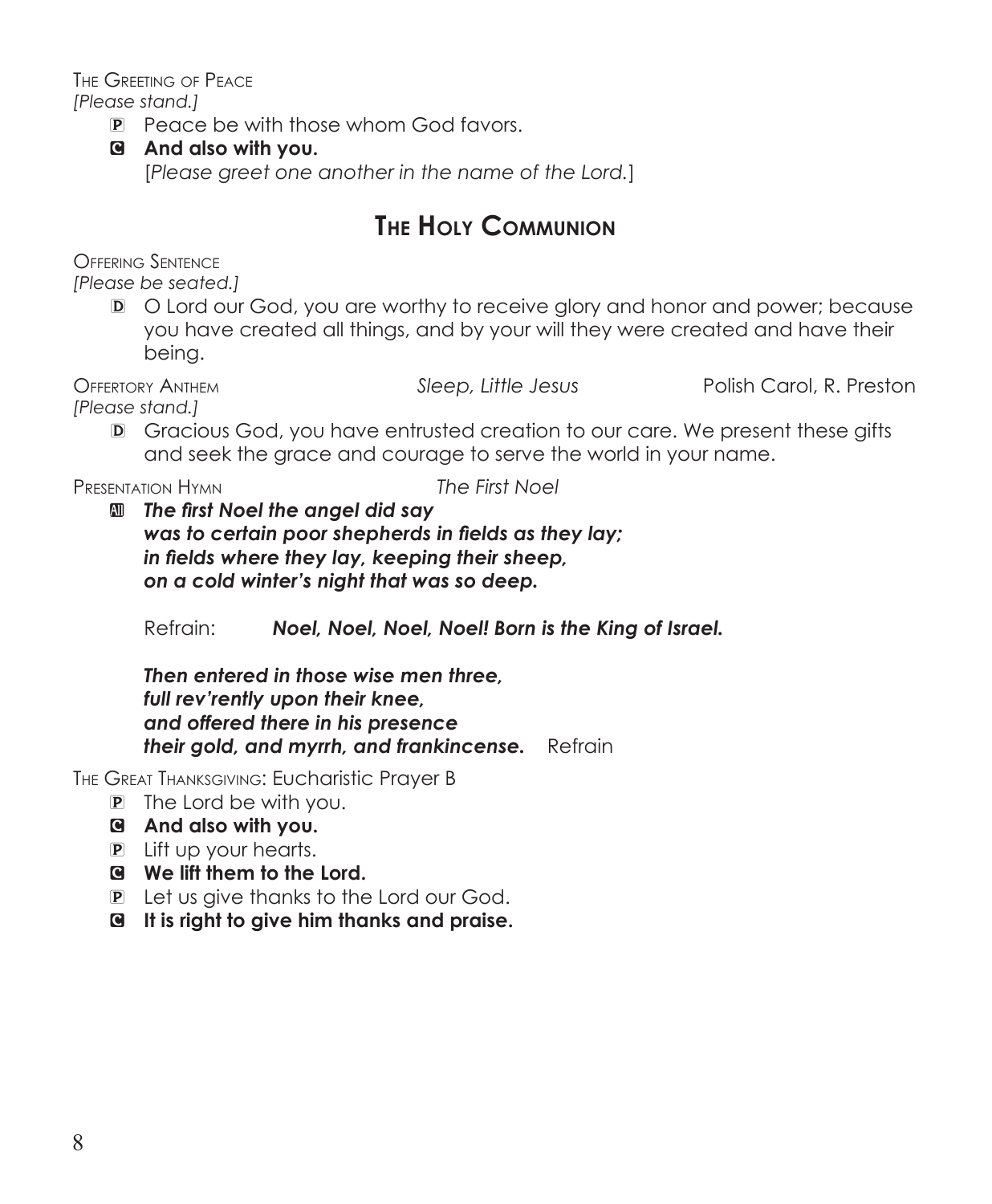P It is right, and a good and joyful thing, always and everywhere to give thanks to you, Father Almighty, Creator of heaven and earth. Because you gave Jesus Christ, your only Son, to be born for us; who, by the mighty power of the Holy Spirit, was made perfect Man of the flesh of the Virgin Mary his mother; so that we might be delivered from the bondage of sin, and receive power to become your children. Therefore we praise you, joining our voices with Angels and Archangels and with all the company of heaven, who for ever sing this hymn to proclaim the glory of your Name:



#### *[Please stand or kneel as you prefer.]*

P We give thanks to you, O God, for the goodness and love which you have made known to us in creation; in the calling of Israel to be your people; in your Word spoken through the prophets; and above all in the Word made flesh, Jesus, your Son. For in these last days you sent him to be incarnate from the Virgin Mary, to be the Savior and Redeemer of the world. In him, you have delivered us from evil, and made us worthy to stand before you. In him, you have brought us out of error into truth, out of sin into righteousness, out of death into life.

 On the night before he died for us, our Lord Jesus Christ took bread; and when he had given thanks to you, he broke it and gave it to his disciples, and said, "Take, eat: This is my Body, which is given for you. Do this for the remembrance of me."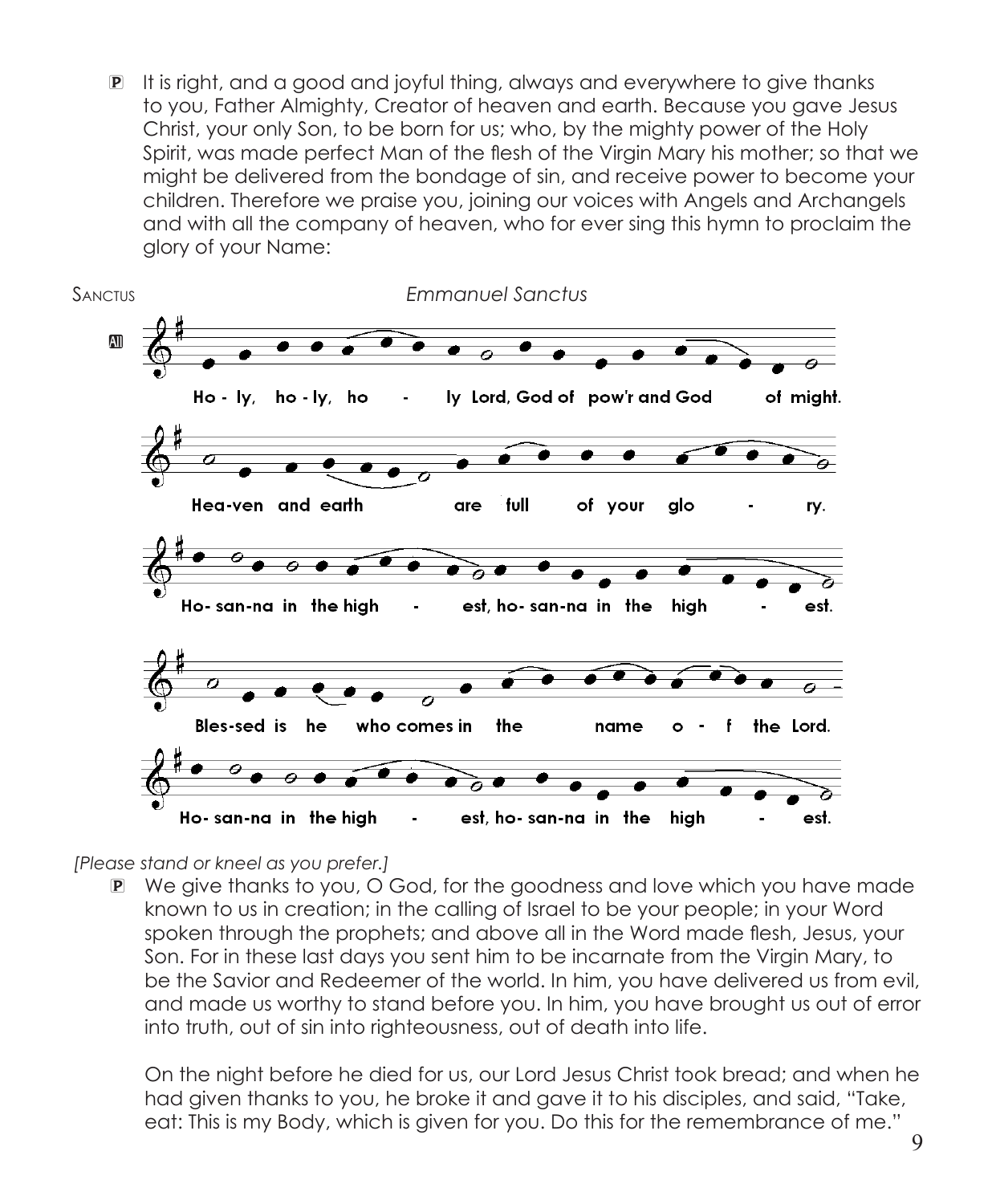- P After supper he took the cup of wine; and when he had given thanks, he gave it to them, and said, "Drink this, all of you: This is my Blood of the new Covenant, which is shed for you and for many for the forgiveness of sins. Whenever you drink it, do this for the remembrance of me."
- P Therefore, according to his command, O Father,
- C **We remember his death, We proclaim his resurrection, We await his coming in glory; And we offer our sacrifice of praise and thanksgiving to you, O Lord of all; presenting to you, from your creation, this bread and this wine.**

 **We pray you, gracious God, to send your Holy Spirit upon these gifts that they may be the Sacrament of the Body of Christ and his Blood of the new Covenant. Unite us to your Son in his sacrifice, that we may be acceptable through him, being sanctified by the Holy Spirit. In the fullness of time, put all things in subjection under your Christ, and bring us to that heavenly country where, with all your saints, we may enter the everlasting heritage of your sons and daughters; through Jesus Christ our Lord, the firstborn of all creation, the head of the Church, and the author of our salvation.**

P By him, and with him, and in him, in the unity of the Holy Spirit all honor and glory is yours, Almighty Father, now and for ever.



The Lord's Prayer

- P As our Savior Christ has commanded and taught us, we are bold to say…
- a **Our Father, who art in heaven, hallowed be thy Name, thy kingdom come, thy will be done, on earth as it is in heaven. Give us this day our daily bread. And forgive us our trespasses, as we forgive those who trespass against us. And lead us not into temptation, but deliver us from evil. For thine is the kingdom, and the power, and the glory, for ever and ever. Amen.**

The Breaking of the Bread

- P Alleluia. The bread we break makes us one in Christ.
- C **Be known to us, Lord Jesus, in the breaking of the bread.**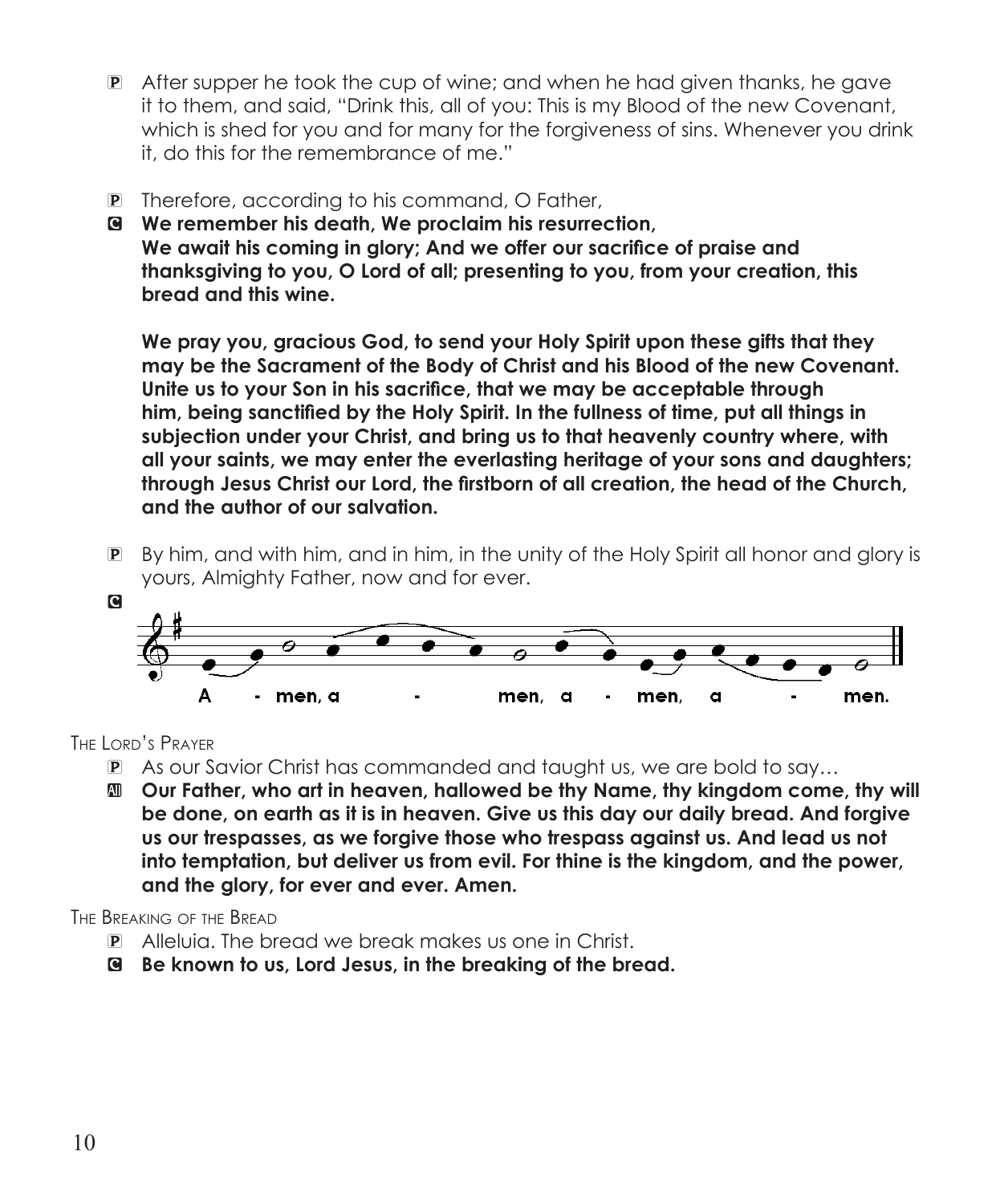*[You may be seated. All are welcome at the Lord's Table. Please follow the directions of the usher,*  who will let you know when it's your turn to go to the altar rail. You may stand or kneel. To receive, *hold your hands in front of you, one palm over the other. The priest will place a wafer there. You may either consume it immediately, and then sip from the cup of wine when it comes to you, or, you may have the person with the cup dip it in the wine and place it in your mouth, or you may dip the wafer into the wine. When you are finished, please return to your seat by the side aisle.]*

Invitation

P The Gifts of God for the People of God. Take them in remembrance that Christ died for you, and feed on him in your hearts by faith, with thanksgiving.

Communion Hymns

- Away in a Manger
- C *Away in a manger, no crib for his bed, the little Lord Jesus laid down his sweet head; the stars in the bright sky looked down where he lay, the little Lord Jesus asleep on the hay.*

 *The cattle are lowing; the baby awakes, but little Lord Jesus, no crying he makes. I love you, Lord Jesus; look down from the sky and stay by my cradle till morning is nigh.*

 *Be near me, Lord Jesus; I ask you to stay close by me forever and love me, I pray. Bless all the dear children in your tender care and fit us for heaven, to live with you there.*

#### *What Child Is This* 115

C *What child is this, who, laid to rest, on Mary's lap is sleeping? Whom angels greet with anthems sweet, while shepherds watch are keeping?*

> Refrain *This, this is Christ the King, whom shepherds guard and angels sing; haste, haste to bring him laud, the babe, the son of Mary.*

*Why lies he in such mean estate where ox and ass are feeding? Good Christian, fear: for sinners here the silent Word is pleading.* Refrain

*So bring him incense, gold, and myrrh, come, peasant, king, to own him; the King of kings salvation brings, let loving hearts enthrone him.* Refrain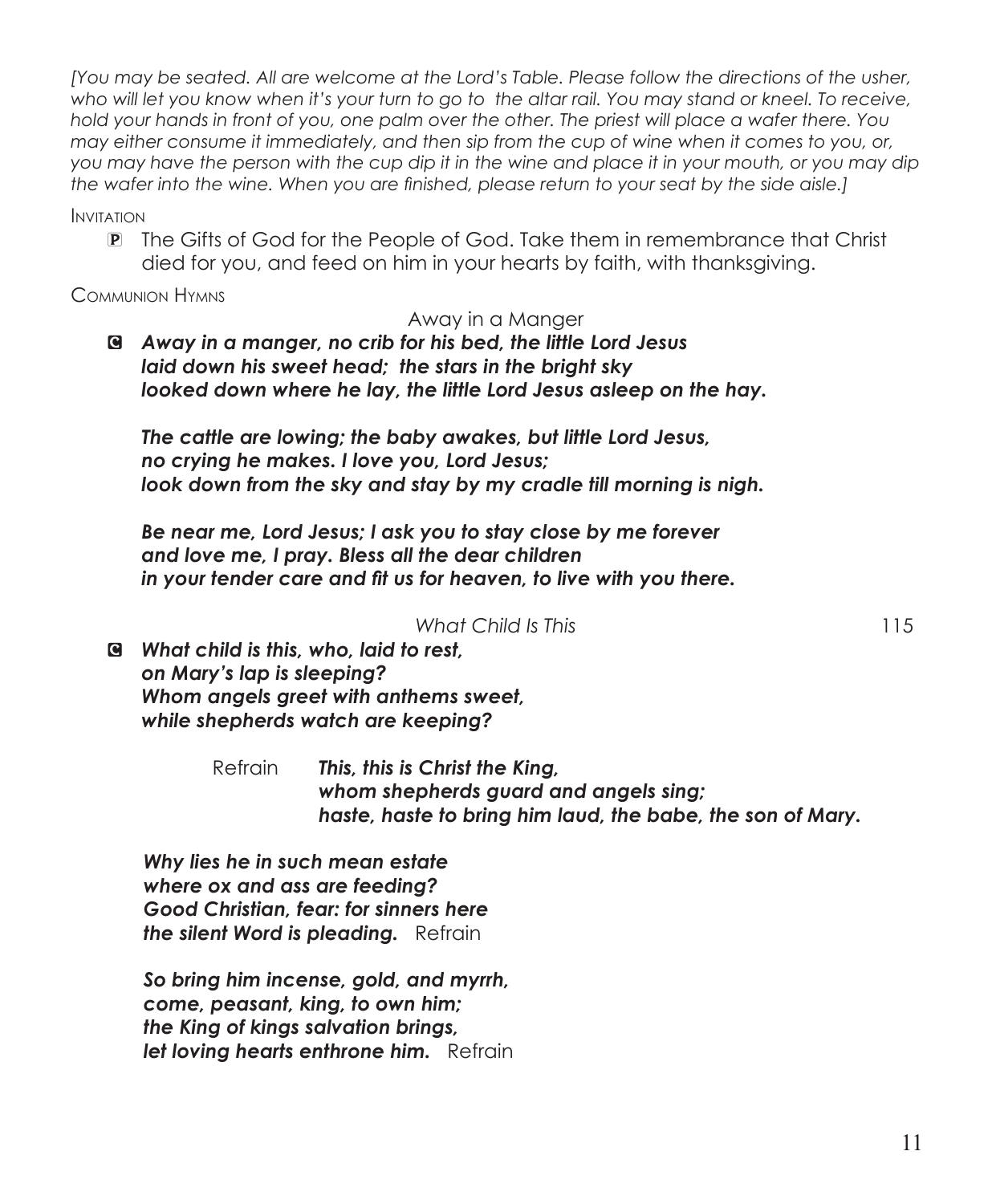*[Please repeat this chant until the musician stops playing the tune.]*

C *In the Lord I'll be ever thankful, in the Lord I will rejoice! Look to God, do not be afraid. Lift up your voices, the Lord is near; lift up your voices, the Lord is near.* 

Thanksgiving Prayer

*[Please stand or kneel, as you prefer.]*

- P Let us pray…
- C **Eternal God, heavenly Father, you have graciously accepted us as living members of your Son our Savior Jesus Christ, and you have fed us with spiritual food in the Sacrament of his Body and Blood. Send us now into the world in peace, and grant us strength and courage to love and serve you with gladness and singleness of heart; through Christ our Lord. Amen.**

Lighting of the Candles *[Please stand.]*

Hymn *Silent Night* 111

a *Silent night, holy night, all is calm, all is bright round yon virgin mother and child. Holy infant, so tender and mild, sleep in heavenly peace. Sleep in heavenly peace.*

 *Silent night, holy night, shepherds quake at the sight, glories stream from heaven afar, heavenly hosts sing alleluia; Christ, the Savior, is born! Christ, the Savior, is born!*

 *Silent night, holy night, Son of God, love's pure light radiant beams from thy holy face, with the dawn of redeeming grace, Jesus, Lord, at thy birth. Jesus, Lord, at thy birth.*

#### CHRISTMAS BLESSING

*[Please blow out your candles.]*

- P In the beginning was the Word, and the Word was with God, and the Word was God.
- C **The Word became flesh and lived among us, full of grace and truth, and we have seen his glory.**
- P In him was life, and that life was the light of all.
- C **The light shines in the darkness, and the darkness has never been able to extinguish it.**
- P The light and life of God, Father, Son and Holy Spirit, bless you and keep you close in the days and nights unfolding before us.
- C **Amen.**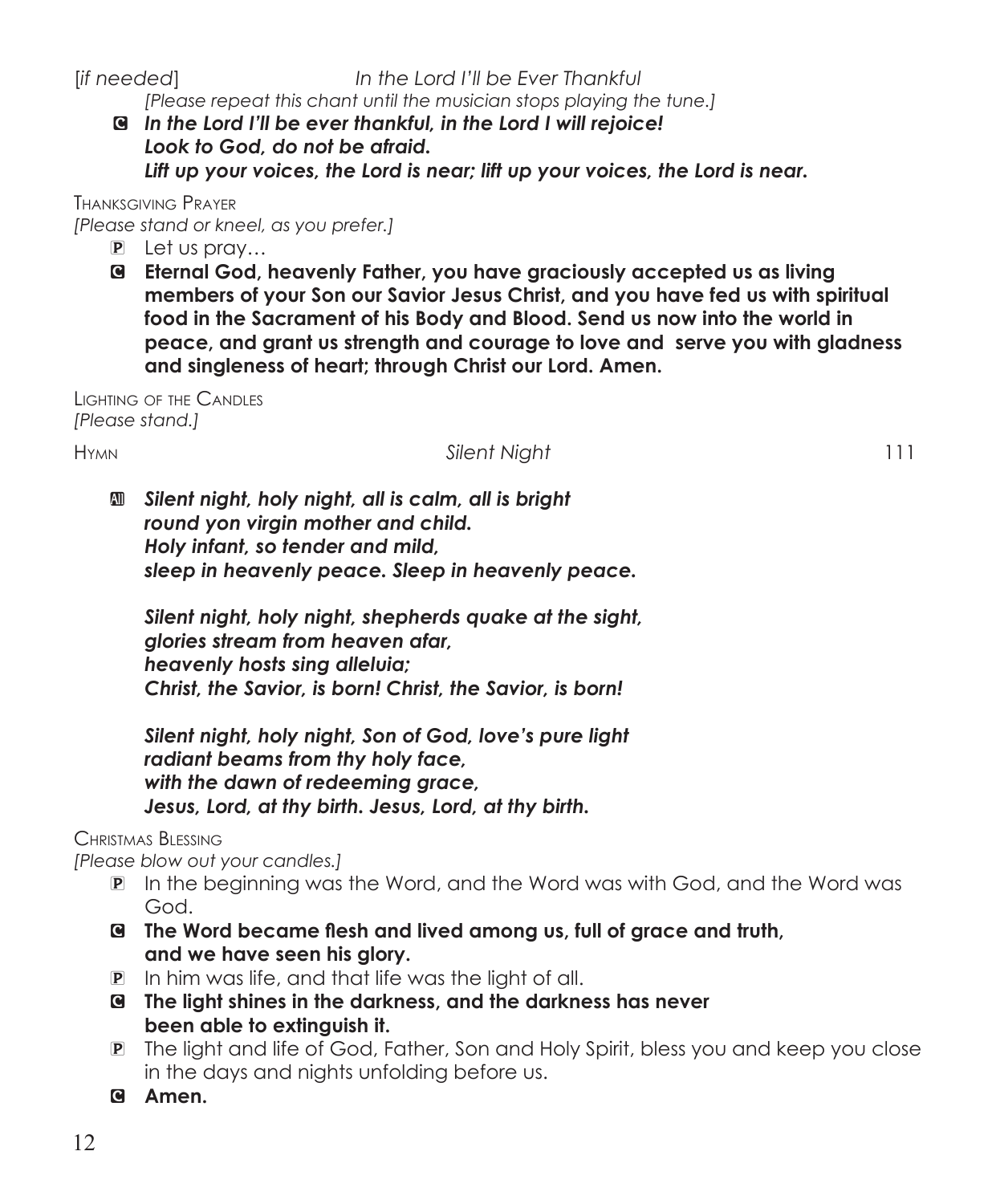C *Joy to the world! the Lord is come: let earth receive her King; let every heart prepare him room, and heaven and nature sing, and heaven and nature sing, and heaven, and heaven and nature sing.*

 *Joy to the world! the Savior reigns; let us our songs employ, while fields and floods, rocks, hills and plains, repeat the sounding joy, repeat the sounding joy, repeat, repeat the sounding joy.*

*No more let sins and sorrows grow, nor thorns infest the ground; he comes to make his blessings flow far as the curse is found, far as the curse is found, far as, far as the curse is found.*

 *He rules the world with truth and grace, and makes the nations prove the glories of his righteousness, and wonders of his love, and wonders of his love, and wonders, wonders of his love.*

#### Dismissal

- D Alleluia, alleluia! Behold, unto us a Savior is born. Let us go into the world proclaiming this good news of great joy.
- C **Thanks be to God. Alleluia, alleluia!**

Postlude *In Dulci Jubilo* J. S. Bach

The Bible texts of the Old Testament, Epistle and Gospel lessons are from the New Revised Standard Version Bible, © 1989 by the Division of Christian Education of the National Council of the Church of Christ in the USA, and used by permission.

**Restrooms are located** to the right as you go through the arch off the breezeway.

**Our thanks to** Robert Moncrief, our organist; Adrienne Clover, Flute; The Bells of Hope, and our Choir for their wonderful offering of music for our Christmas Eve service.

Our thanks to the **Altar Guild** for their dedicated ministry during this Christmas season.

**Christmas Day service** is tomorrow, December 25th, at 10:00 a.m.

The church **office will be closed** December 25 through January 1. The staff wishes you a blessed Christmas.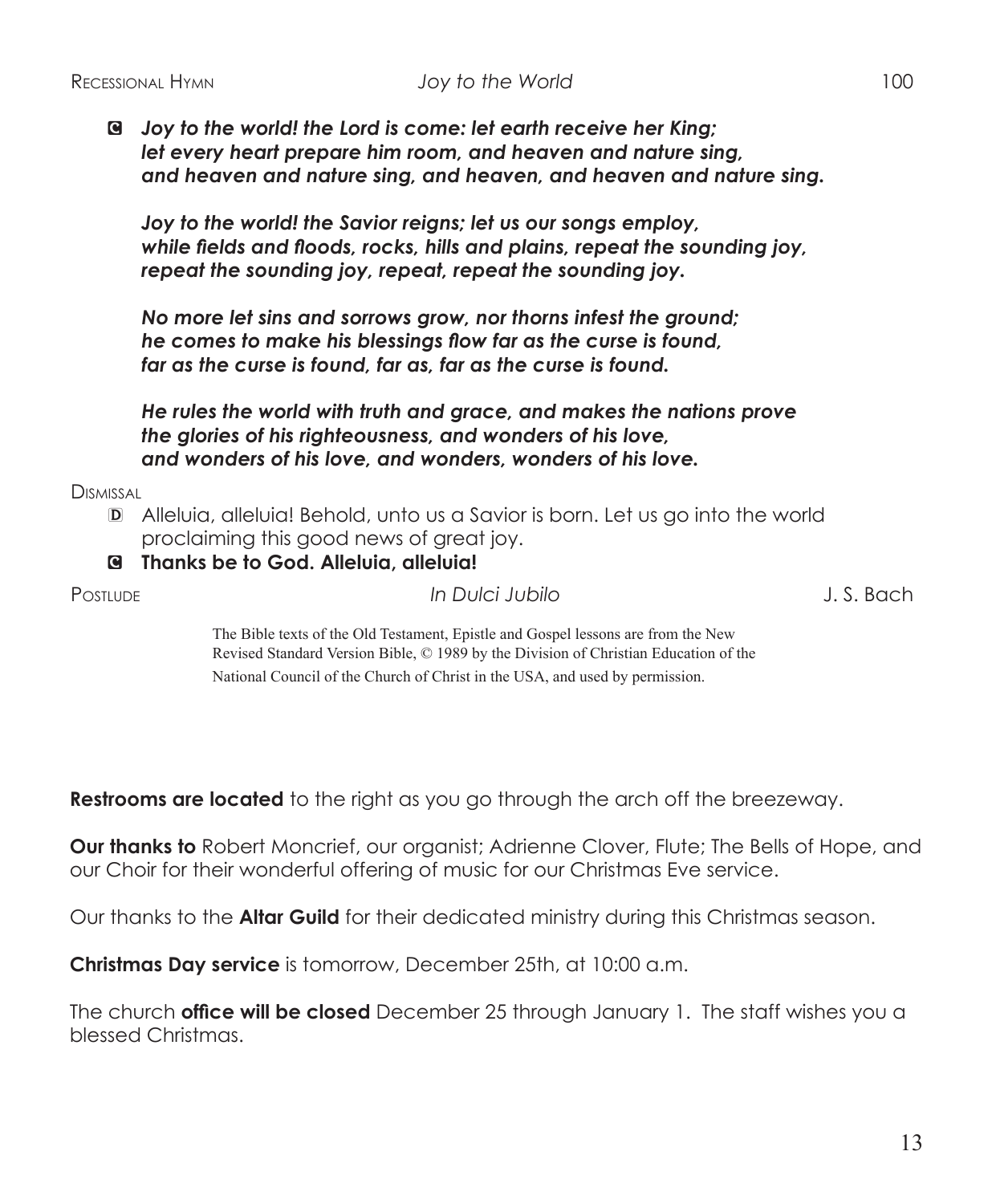### 2018 Christmas Flower and Music Memorials

We gratefully acknowledge the following gifts given in thanksgiving for the Birth of our Lord Jesus Christ and for the adornment of the Church and the festal music of the Christmas Season.

### Flowers and Garlands

- by Shirl Ahrens in memory of Ezra and Geraldine Ahrens.
- by Laurel Banta in memory of Fred Banta.
- by Judy and Heinz Bertram in memory of Bette Ann Kern and Anni Pongratz.
- by Deborah Bouvier in memory of her family.
- by Betty Davis in memory of The Rev. Canon John Davis and Carol Mulcahy.
- by Ted and Mary Anne Dorner in memory of their parents and loved ones.
- by Leon and Jocelyne Duntley in memory of Philip and Marjorie Taylor, Rigby Dale, and Lloyd and Mary Duntley.
- by Heather Elder in thanksgiving for her family.
- by Joseph Hall in loving memory of Ethel Hall.
- by Richard Harvey in memory of June Harvey and Sharlotte Harvey.
- by Jean Herbert to the glory of God.
- by Nancy Heuer in memory of Mae and George Heuer.
- by the Hopwood family in memory of Stephen Hopwood, Dave Baker, and Evelyn Myers.
- by Joe Huber to the glory of God.
- by the Kirk family in memory of Frank Kirk.
- by Ann Marie Kuratnick in memory of Michael and Catherine Kuratnick and Robert and Evelyn Colpitts.
- by Joe and Betty Lombardo in memory of mother and father.
- by Christine McLaughlin in memory of Craig Morrison, Esther and Richard Gould, Ian McLaughlin, and Ann Gould.
- by Sylvia Peacock in memory of Glen Hawkins.
- by Ron and Donna Pylman in memory of their parents, Henry and Elsie Pylman, and Ron's wife, Rochelle Pylman.
- by Pauline Savage in memory of LeRoy Savage.
- by Charles Shannon in memory of Joanie Shannon.
- by Mike and Briony Tomalesky in loving memory of Mary and Lloyd Aaron and Melba and Peter Tomalesky.
- by Marc and Mary Ann Wigmore in memory of their family.
- by Andrea Zahn and Dan Depies in memory of Greg Zahn, Jeanette Statler, Reuben Zahn, Jason Zahn, and Elroy Depies.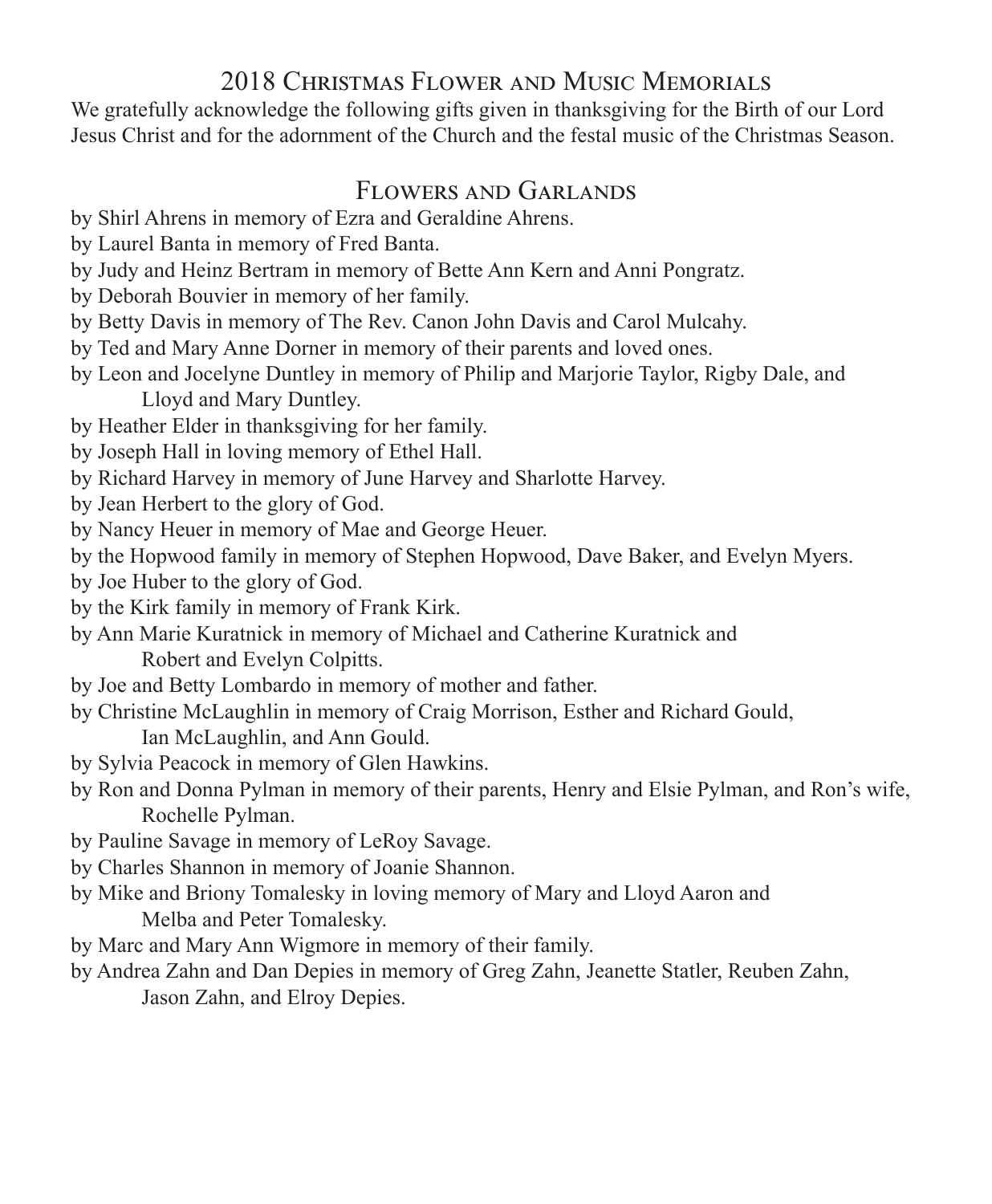### Christmas Music

- by Deborah Bouvier in memory of her family.
- by Nancy Cerwin in memory of Watson and Elsa Andrus and George F. Cerwin.
- by Nancy and Jim Downs in memory of Stephen and Mary Thomas.
- by Lynne Henderson in memory of Mark Henderson.
- by Martha and Vic Howarth in memory of Danny Howarth.
- by Brian and Mildred Levy to the glory of God.
- by Dr. Paul W. Martin, Jr. in memory of Ethel and Paul Martin Sr.
- by Christine McLaughlin in memory of Craig Morrison, Esther and Richard Gould, Ian McLaughlin, and Ann Gould.
- by Judy Warner in memory of Josephine and Frederick Warner.
- by Marc and Mary Ann Wigmore in memory of their family.
- by Shirley Wood in memory of Forrest Wood.